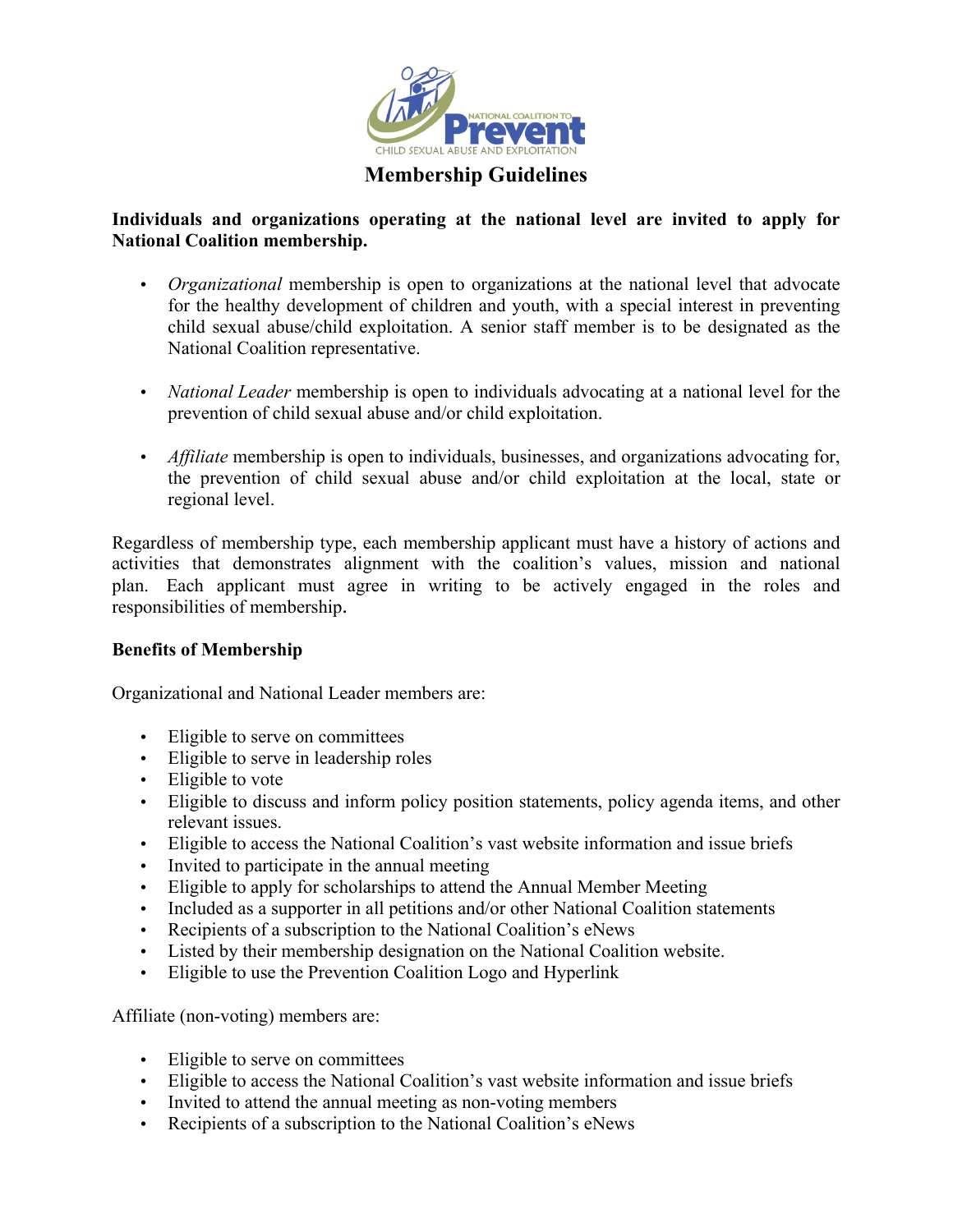- Listed by their membership designation on the National Coalition website.
- Eligible to use the Prevention Coalition Logo and Hyperlink

## **Responsibilities of Members**

All members are expected to uphold the responsibilities of membership and contribute time and energy to the National Coalition and the National Plan. All members are to be familiar with and support the National Coalition and specifically support the work of the National Coalition.

- Be an **active** and supportive part of the collective voice to prevent child sexual abuse and/or child exploitation
- Participate in surveys and evaluations requested by Prevention Coalition leadership.
- Are encouraged to serve on a committee.
- Inform the Prevention Coalition of pertinent child sexual abuse and exploitation prevention-related activity.
- Provide your key organizational representatives with pertinent updates regarding Prevention Coalition activity.
- Support and distribute key Prevention Coalition publications.
- Share significant prevention programming as well as legislative and policy developments pertinent to the Prevention Coalition.
- When appropriate, providing information about your membership in the Prevention Coalition to federal and state leaders and others influencing the field of child sexual abuse and exploitation prevention.

## **Membership Dues**

Dues will be established so as to recognize the time and funds expended by an organization to meet their roles and responsibilities as a National Coalition member, while also helping to support the educational and administration functions of the coalition, including, but not limited to:

- Coalition meeting expenses
- Operating costs of the website
- Scholarship for members to attend the annual Coalition meeting
- Development and design of materials for distribution

Annual Dues are to be paid by January 1st of each year –

- Organizational membership: \$250
- National Leaders membership: \$125
- Affiliate membership: \$75

National organizations which manage a chapter, affiliate or local network of sites shall pay an annual organizational fee, while its sites shall be assessed an annual affiliate membership fee.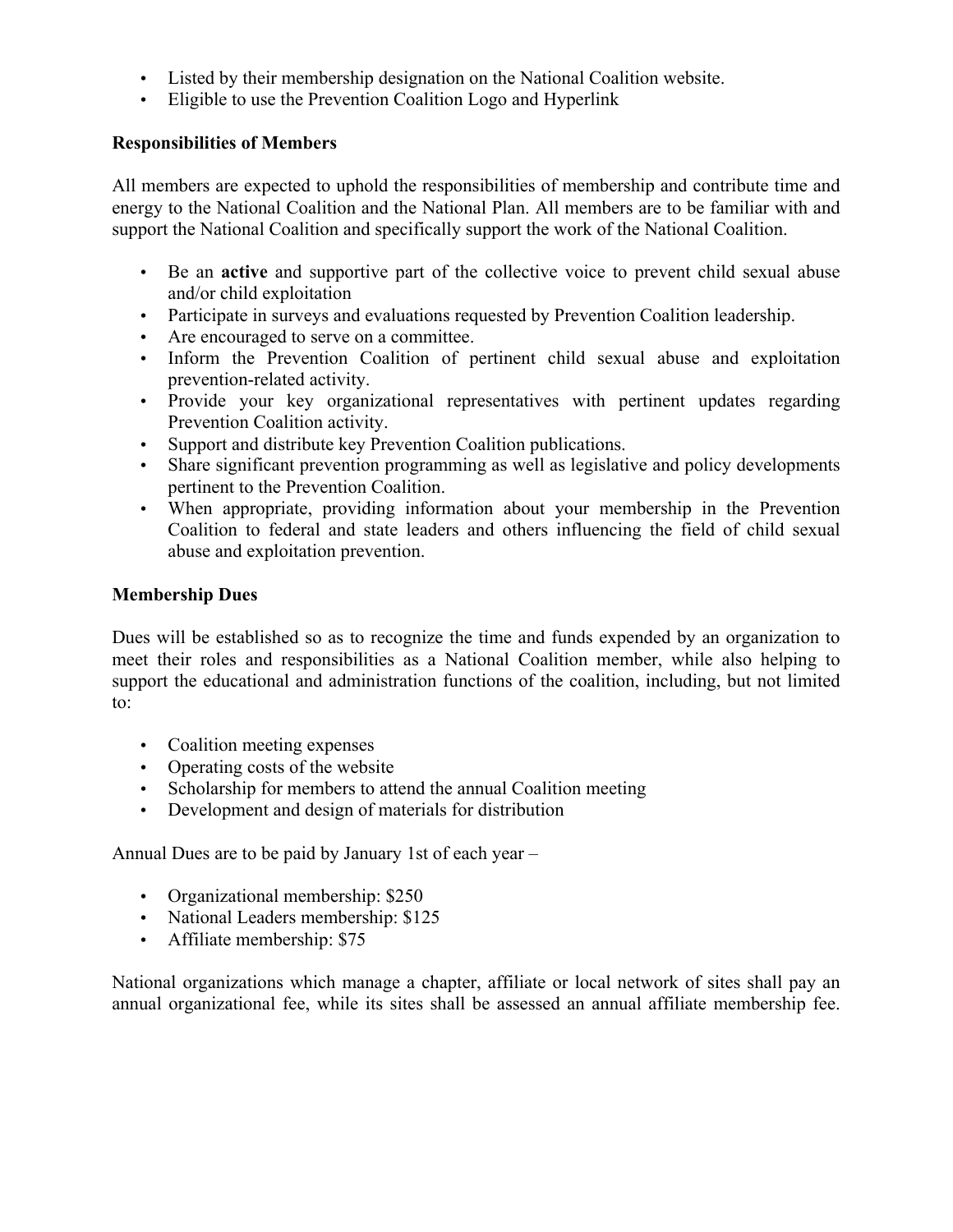

# **Basic Coalition Leadership Structure**

**Term of Office** January 1 – December 31

## **President**

The Vice President automatically becomes the President and serves a one-year term. If the President needs to step down for any reason, the Vice President will serve as the President.

## **Vice President**

Steering Committee members are eligible to be nominated by any member of the Steering Committee (including self) for Vice President for the next year. The names of interested, qualified candidates are submitted to the President by September 1. The election takes place each year no later than October 1. The entire Coalition elects a Vice President for a one-year term. If the Vice President needs to step down for any reason, a special election will be held.

### **Immediate Past President**

The President automatically becomes the Immediate Past President and serves a one-year term.

### **Treasurer**

Voting Coalition members are eligible to be nominated by any voting member of the Coalition for Treasurer to serve a 2-year term. The names of interested, qualified candidates are submitted to the President by September 1. The election takes place every 2-years no later than October 1. The Steering Committee will vote to elect a Treasurer. If the Treasurer needs to step down for any reason, a special election will be held.

### **Committee Chair(s)**

Voting Coalition members are eligible to be selected by the President and Vice President, in consultation with the current Committee Chair(s), to serve as Committee Chair(s) for a minimum one-year term.

### **At-Large Members**

Up to five voting Coalition members are eligible to serve as at-large members of the Steering Committee to serve a 1-year term. Interested, qualified candidates may submit their names to the President by September 1 for a vote by the Steering Committee.

### **Executive Committee**

The Executive Committee consists of

- President
- Vice President
- Immediate Past President
- Treasurer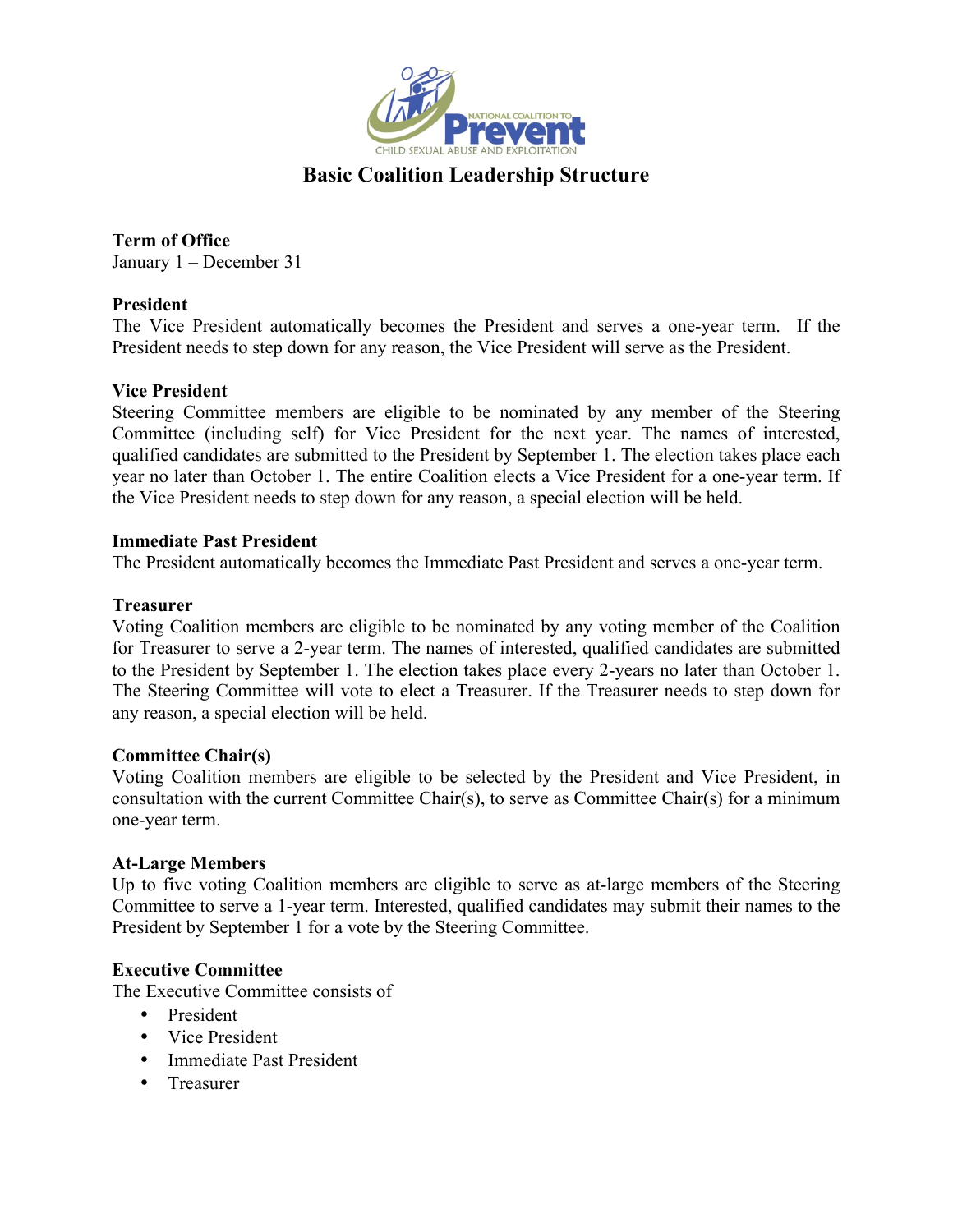# **Steering Committee**

The Steering Committee consists of

- Executive Committee
- Chair(s) for each Committee
- Up to 5 At-Large Representatives

# **Steering Committee Members will**

- Attend Coalition meetings in person or electronically
- Serve on at least one working committee
- Be the decision-making body of the Coalition